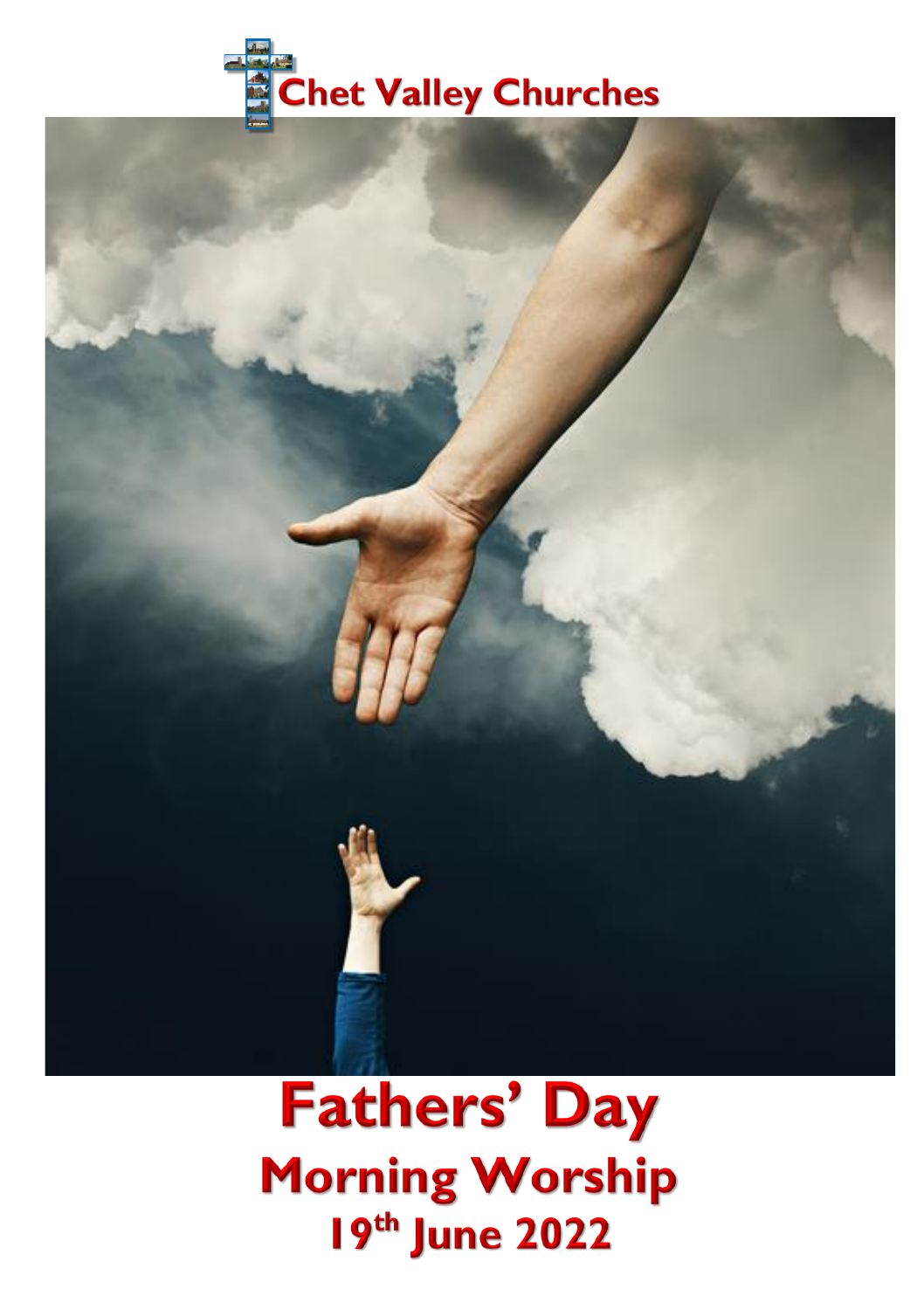# **Welcome & Introduction**

## **Greeting**

Grace, mercy and peace from God our Father and the Lord Jesus Christ be with you, **and also with you.**

#### **♫ Song:** *All My Hope on God is Founded*

**All my hope on God is founded; he doth still my trust renew. Me through change and chance he guideth, only good and only true. God unknown, he alone calls my heart to be his own.**

**Pride of man and earthly glory, sword and crown betray his trust; What with care and toil he buildeth, tower and temple, fall to dust. But God's power, hour by hour, is my temple and my tower.**

**God's great goodness aye endureth, deep his wisdom, passing thought: Splendour, light, and life attend him, beauty springeth out of naught. Evermore from his store new-born worlds rise and adore.**

**Still from earth to God eternal sacrifice of praise be done, High above all praises praising for the gift of Christ his Son. Christ doth call one and all: ye who follow shall not fall.**

#### **Praise**

See what love the Father has given us, **that we should be called the children of God.**

You are my sons and daughters, this day I have begotten you. **See what love the Father has given us.**

As many as received him, to them he gave power to become the children of God. **See what love the Father has given us.**

Glory to the Father and to the Son and to the Holy Spirit. **See what love the Father has given us, that we should be called the children of God.** *cf 1 John 3.1*

# **The Collect**

God of truth, help us to keep your law of love and to walk in ways of wisdom, that we may find true life in Jesus Christ your Son. **Amen.**

## **The Summary of the Law**

Our Lord Jesus Christ said: Hear, O Israel, the Lord our God is one Lord;

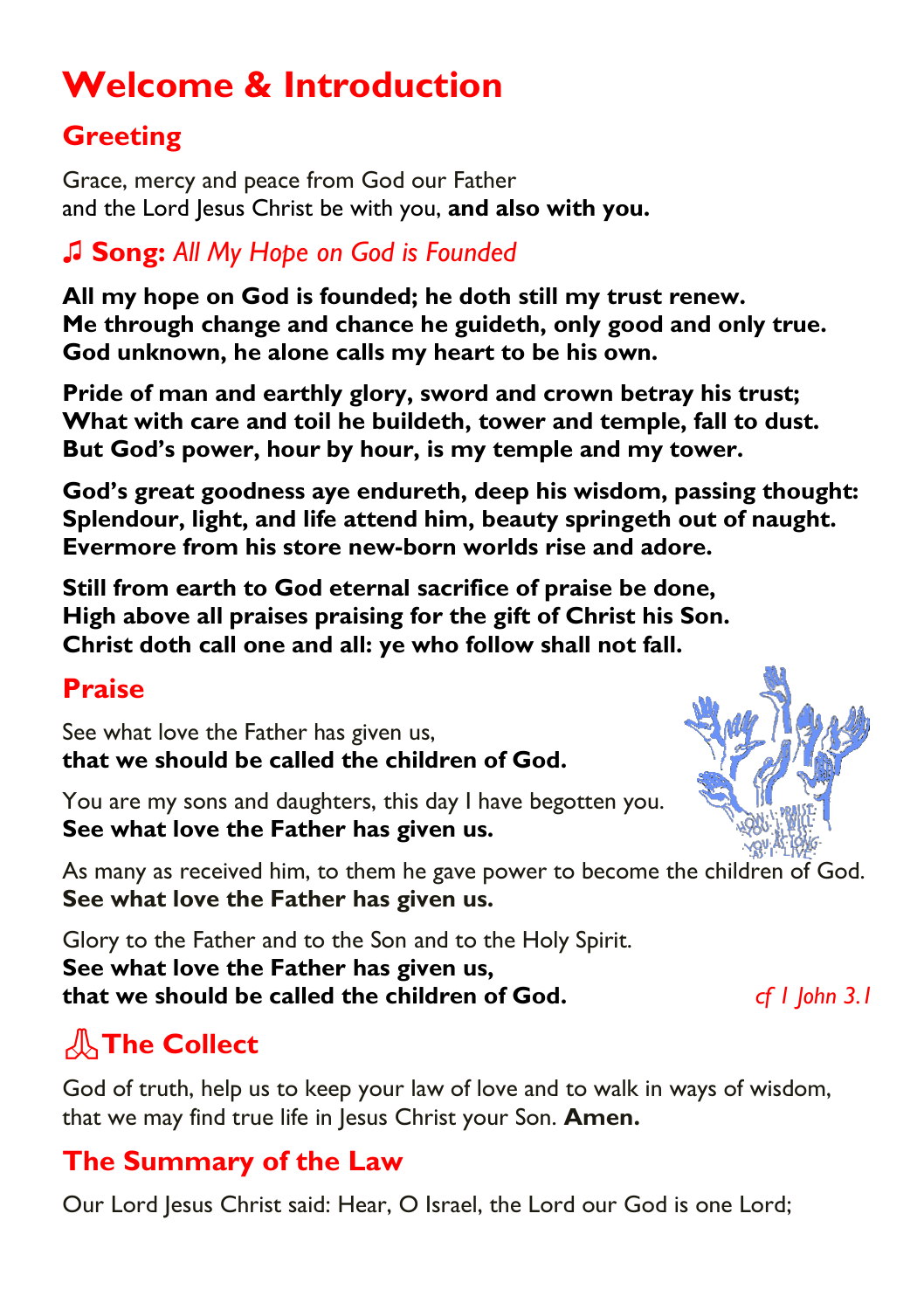and you shall love the Lord your God with all your heart, and with all your soul, and with all your mind, and with all your strength. This is the first commandment.

And the second is like, namely this: You shall love your neighbour as yourself. There is no other commandment greater than these. On these two commandments hang all the law and the prophets.

#### **Lord, have mercy upon us, and write both these your laws in our hearts, we beseech you.**

# **Confession**

Let us return to the Lord our God and say to him:

**Father, we have sinned against heaven and against you. We are not worthy to be called your children. We turn to you again. Have mercy on us, bring us back to yourself as those who once were dead but now have life through Christ our Lord. Amen.** *cf Luke 15*



### **Absolution**

May the God of love bring us back to himself, forgive us our sins, and assure us of his eternal love in Jesus Christ our Lord. **Amen.**

#### **Psalm 22:19-28**

But you, O LORD, do not be far away! O my help, come quickly to my aid! **Deliver my soul from the sword, my life from the power of the dog!**

Save me from the mouth of the lion! From the horns of the wild oxen you have rescued me. **I will tell of your name to my brothers and sisters; in the midst of the congregation I will praise you:**

You who fear the LORD, praise him! All you offspring of Jacob, glorify him; stand in awe of him, all you offspring of Israel!

**For he did not despise or abhor the affliction of the afflicted; he did not hide his face from me, but heard when I cried to him.**

From you comes my praise in the great congregation;

my vows I will pay before those who fear him.

#### **The poor shall eat and be satisfied; those who seek him shall praise the LORD. May your hearts live for ever!**

All the ends of the earth shall remember and turn to the LORD; and all the families of the nations shall worship before him. **For dominion belongs to the LORD, and he rules over the nations.**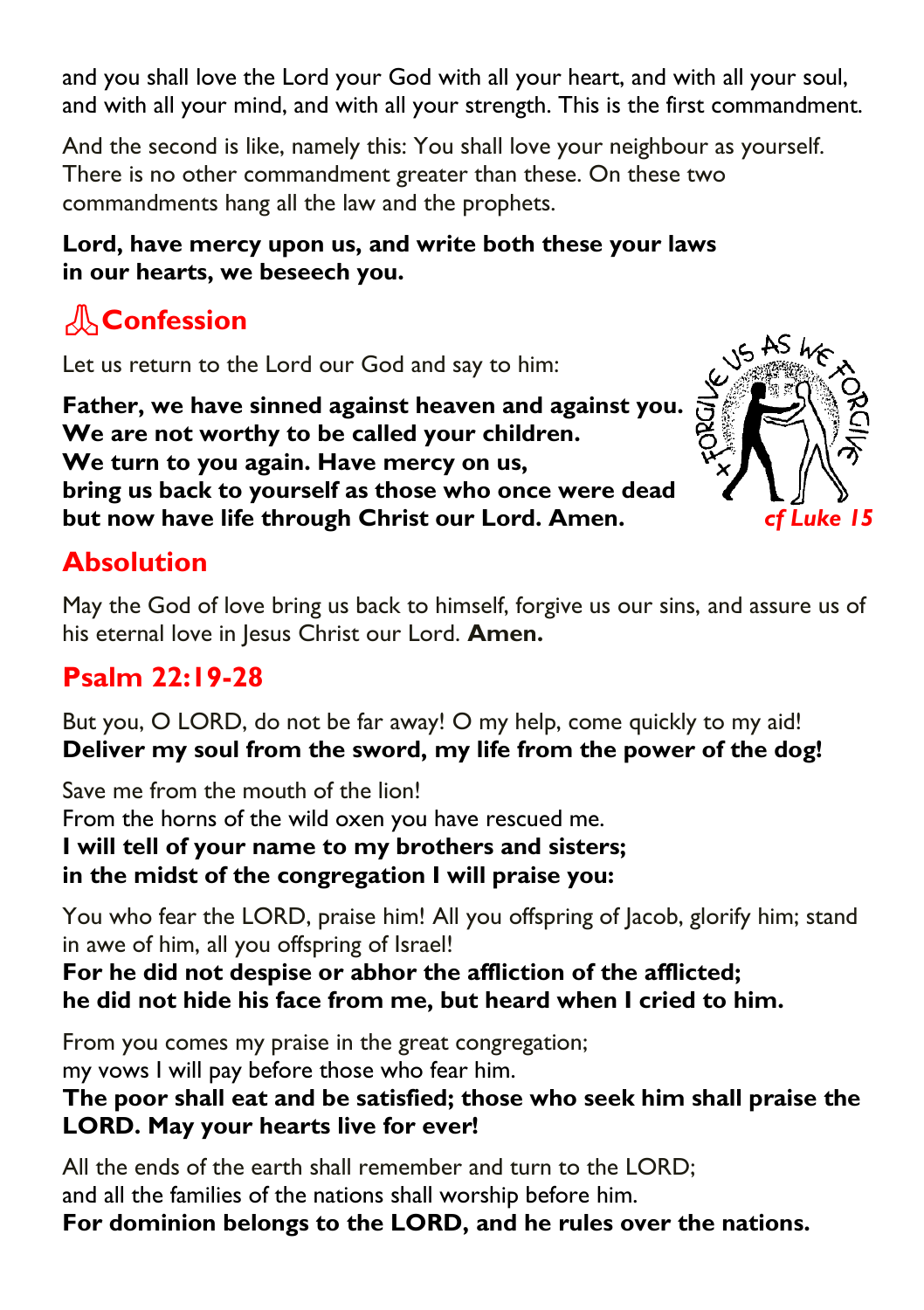#### **♫ Song:** *Do Not Be Afraid for I Have Redeemed You*

**Do not be afraid, for I have redeemed you. I have called you by your name; you are mine.**

**When you walk through the waters I'll be with you, You will never sink beneath the waves. Do not be afraid, for I have redeemed you. I have called you by your name; you are mine.**

**When the fire is burning all around you, You will never be consumed by the flames. Do not be afraid, for I have redeemed you. I have called you by your name; you are mine.**

**When the fear of loneliness is looming, Remember I am at your side. Do not be afraid, for I have redeemed you. I have called you by your name; you are mine.**

**When you dwell in the exile of a stranger, Remember you are precious in my eyes. Do not be afraid, for I have redeemed you. I have called you by your name; you are mine.**

**You are mine, oh my child; I am your father, And I love you with a perfect love. Do not be afraid, for I have redeemed you. I have called you by your name; you are mine.**

## **New Testament Reading:** *Galatians 3:23-29*

Now before faith came, we were imprisoned and guarded under the law until faith would be revealed. Therefore the law was our disciplinarian until Christ came, so that we might be justified by faith. But now that faith has come, we are no longer subject to a disciplinarian, for in Christ Jesus you are all children of God through faith. As many of you as were baptized into Christ have clothed yourselves with Christ. There is no longer lew or Greek, there is no longer slave or free, there is no longer male and female; for all of you are one in Christ Jesus. And if you belong to Christ, then you are Abraham's offspring, heirs according to the promise.

For the Word of the Lord. **Thanks be to God.**

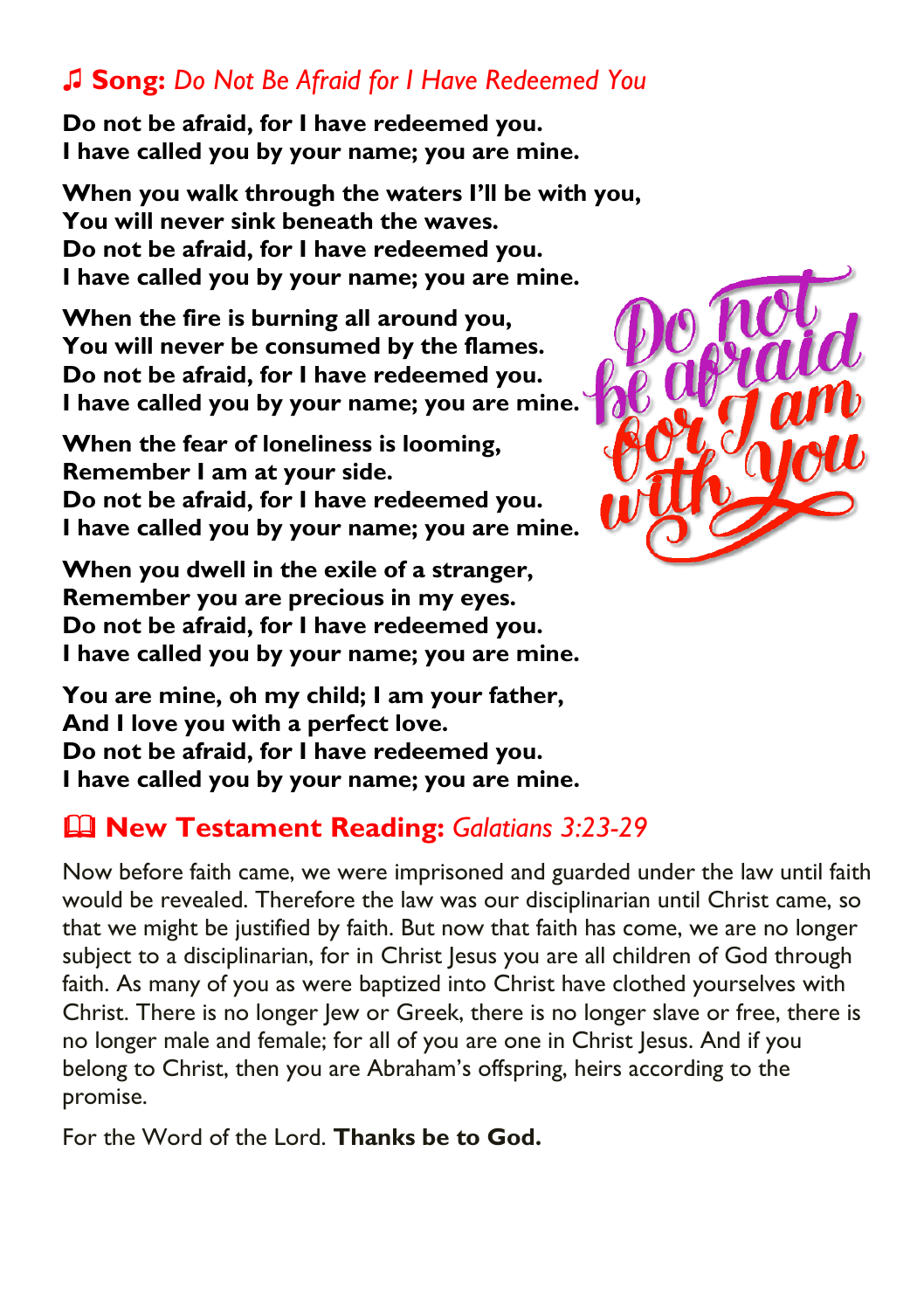## **Gospel Reading:** *Matthew 6:5-15*

(Jesus said:) '...whenever you pray, do not be like the hypocrites; for they love to stand and pray in the synagogues and at the street corners, so that they may be seen by others. Truly I tell you, they have received their reward. But whenever you pray, go into your room and shut the door and pray to your Father who is in secret; and your Father who sees in secret will reward you.

'When you are praying, do not heap up empty phrases as the Gentiles do; for they think that they will be heard because of their many words. Do not be like them, for your Father knows what you need before you ask him.

'Pray then in this way: Our Father in heaven, hallowed be your name. Your kingdom come. Your will be done, on earth as it is in heaven. Give us this day our daily bread. And forgive us our debts, as we also have forgiven our debtors. And do not bring us to the time of trial, but rescue us from the evil one. For if you forgive others their trespasses, your heavenly Father will also forgive you; but if you do not forgive others, neither will your Father forgive your trespasses.

For the Word of the Lord. **Thanks be to God.**

## **Talk [***Rev David***]**

In the UK today we have Fathers' Day. For some it might be painful or sad; for others it may bring joy and happiness or it may be a day of confusion about the present or past. Whichever emotion is at the forefront of our mind let us try and see the wonderful perfection of fatherliness of God.

"Daddy, daddy, daddy!" I wonder how many times those of us who are fathers will have heard that cry? If we are outside when we hear it then even those who aren't will no doubt have turned their heads to see where the person shouting is. The cry might be one of pleasure, pain or anxiety - dependant on the tone of the cry. As children, and we all have been at some stage in our lives, even if for some us it is, or seems to be, a long time ago, it is likely that we will have made a similar cry. No doubt the insistence with which we shouted will have reflected the impatience which we felt.

The cry might be because Daddy has come home returning safe perhaps from an adventure or, like the joy expressed by the children towards the end of Edith Nesbit's classic book: *The Railway Children*, false imprisonment. It might be the cry made when something awful has happened and the poignancy, desperation, expressed in the cry is pitiful and heart-rending.

Or perhaps it is shouted out in the middle of the night when the shadows on the wall look threatening and monster-like! Each of those, and myriad other occasions, will have generated a cry for support and sustenance from "Daddy".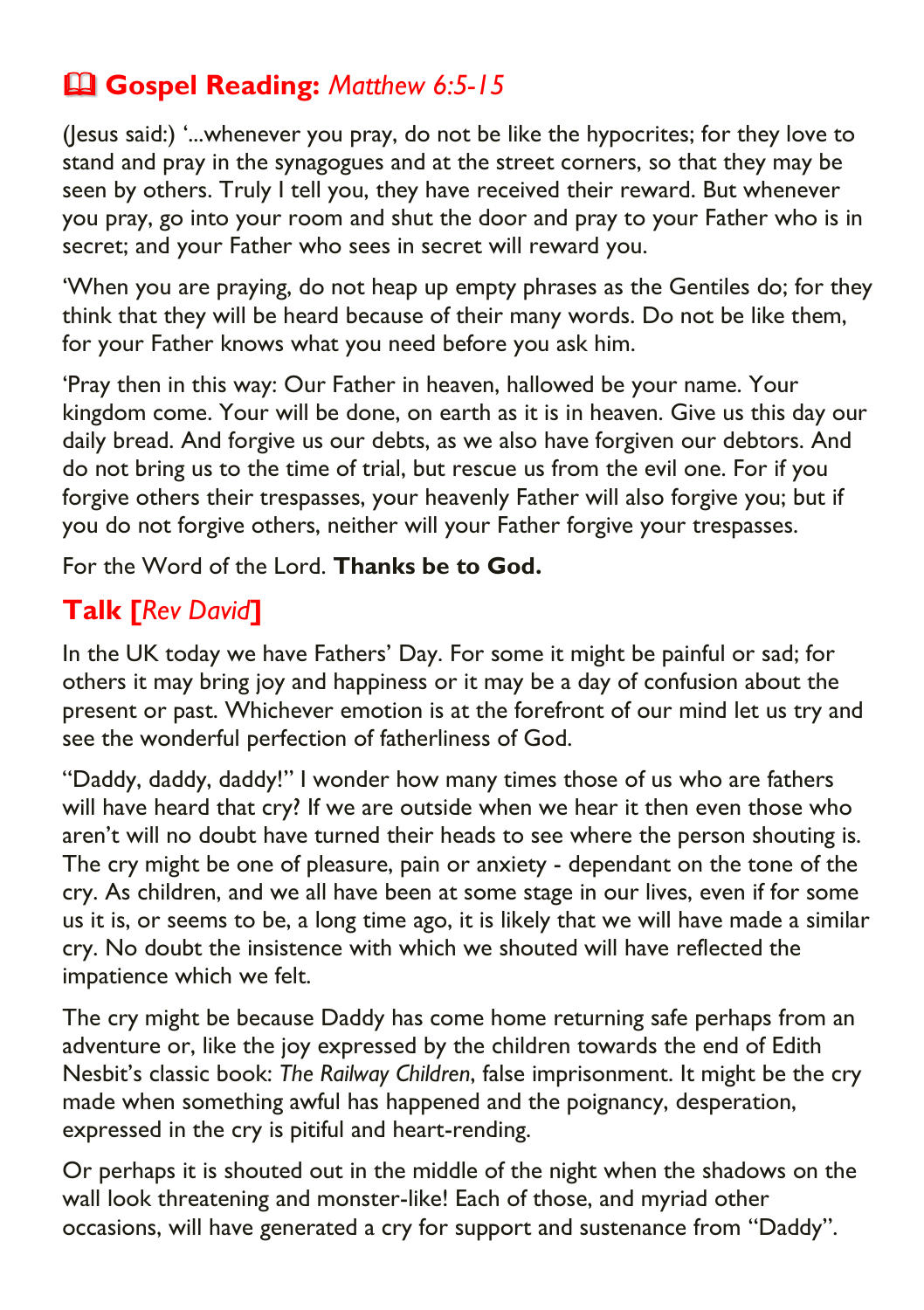Often human fathers will be able to respond well, sometimes that might not be the case because human fathers are not perfect. I know I'm not. But there is one who is, to whom we are able to turn whatever the situation. God alone is perfect.

It is easy for us to think of this cry from the point of a young child, for that is usually the situation of which we are aware. But what about adults. What would we think then? Many in this instance would think it childish to utter such a cry; which is why, I suppose, adults often find it difficult to cry out to God in expectation of anything happening. Yet in our anxieties, in our pains we can and should turn to God. To cast our cares on the one who is there for us—who loved us so much that he sent his Son into our world. Who as the gospel writers remind us will give us good things if we only ask in penitence and faith. Let us also remember that we should cry out to our heavenly Father when things are good and we have pleasure in his presence. As our song of praise earlier from John's first letter reminds us it is because of God's love that we can cry out. The Ten Commandments remind us that we should honour our human father, and mother; so, yes, let's do that and in so doing honour our Heavenly Father.

### **♫ Song:** *Abba, Father Let Me Be*

**Abba, Father, let me be yours and yours alone. May my will forever be ever more your own.**

**Never let my heart grow cold; never let me go. Abba, Father, let me be yours and yours alone.**

## **Affirmation of Faith**

**We believe in God the Father, from whom every family in heaven and on earth is named.**

**We believe in God the Son, who lives in our hearts through faith, and fills us with his love.**

**We believe in God the Holy Spirit, who strengthens us with power from on high.**

**We believe in one God; Father, Son and Holy Spirit. Amen.**

# **The Lord's Prayer**

**Our Father in heaven, hallowed be your name, your kingdom come, your will be done, on earth as in heaven.** 

**Give us today our daily bread.** 

**Forgive us our sins as we forgive those who sin against us. Lead us not into temptation but deliver us from evil.**

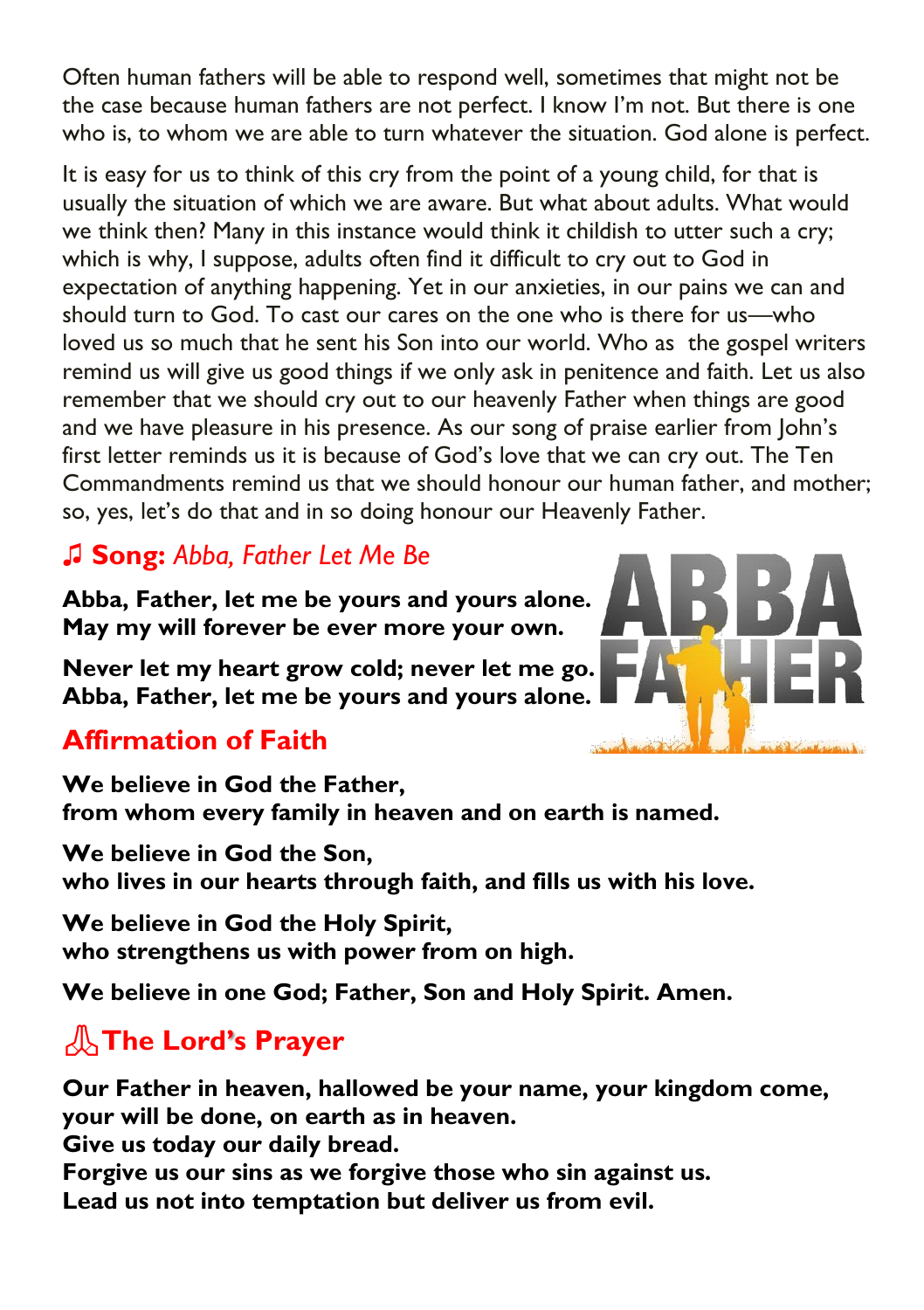#### **For the kingdom, the power, and the glory are yours now and for ever. Amen.**

### **Prayers of Thanksgiving and Intercession**

#### Let us pray to God, our heavenly Father. **Father of all hear your children's prayer.**

Sovereign Lord, your Son has revealed you as our heavenly Father, from whom every family in heaven and on earth is named.

#### **Father of all hear your children's prayer.**

You have made your Church a spiritual family, a household of faith. Through baptism we are reborn as the brothers and sisters of Christ. Deepen our unity and fellowship in him. **Father of all hear your children**'**s prayer.**

You sent your Son to give his life as a ransom for the whole human family. Give justice, peace and racial harmony to the world he died to save.

#### **Father of all hear your children's prayer.**

You gave your Son a share in the life of a family in Nazareth. Help us to value our families, be thankful for them, and live sensitively within them.

#### **Father of all hear your children's prayer.**

Your Son drew around him a company of friends. Bring love and joy to all who are alone. Help us all to find in the brothers and sisters of Christ a loving family. **Father of all hear your children's prayer.**

You are the God of the dead as well as of the living. In confidence we remember those of the household of faith who have gone before us. Bring us with them to the joy of your home in heaven. **Father of all hear your children's prayer.**

Blessed are you Lord our God, creator and redeemer of all; to you be glory and praise for ever. **Blessed be God for ever**.

You father us from all eternity giving life to creation and pouring your love into all you have made. **Blessed be God for ever.**

From the beginning we have known you as 'Father', and all our families have their origin in you. **Blessed be God for ever.**

Through the love of earthly fathers you give us a glimpse of your everlasting love. Their guidance and wisdom reveal to us the eternal life of heaven. **Blessed be God for ever**.

In following their example we become more like you, growing into the people your heart longs for us to be. **Blessed be God for ever.**

May the love of our fathers draw us ever nearer to you and perfect in us the image of your Son Jesus Christ our Lord.